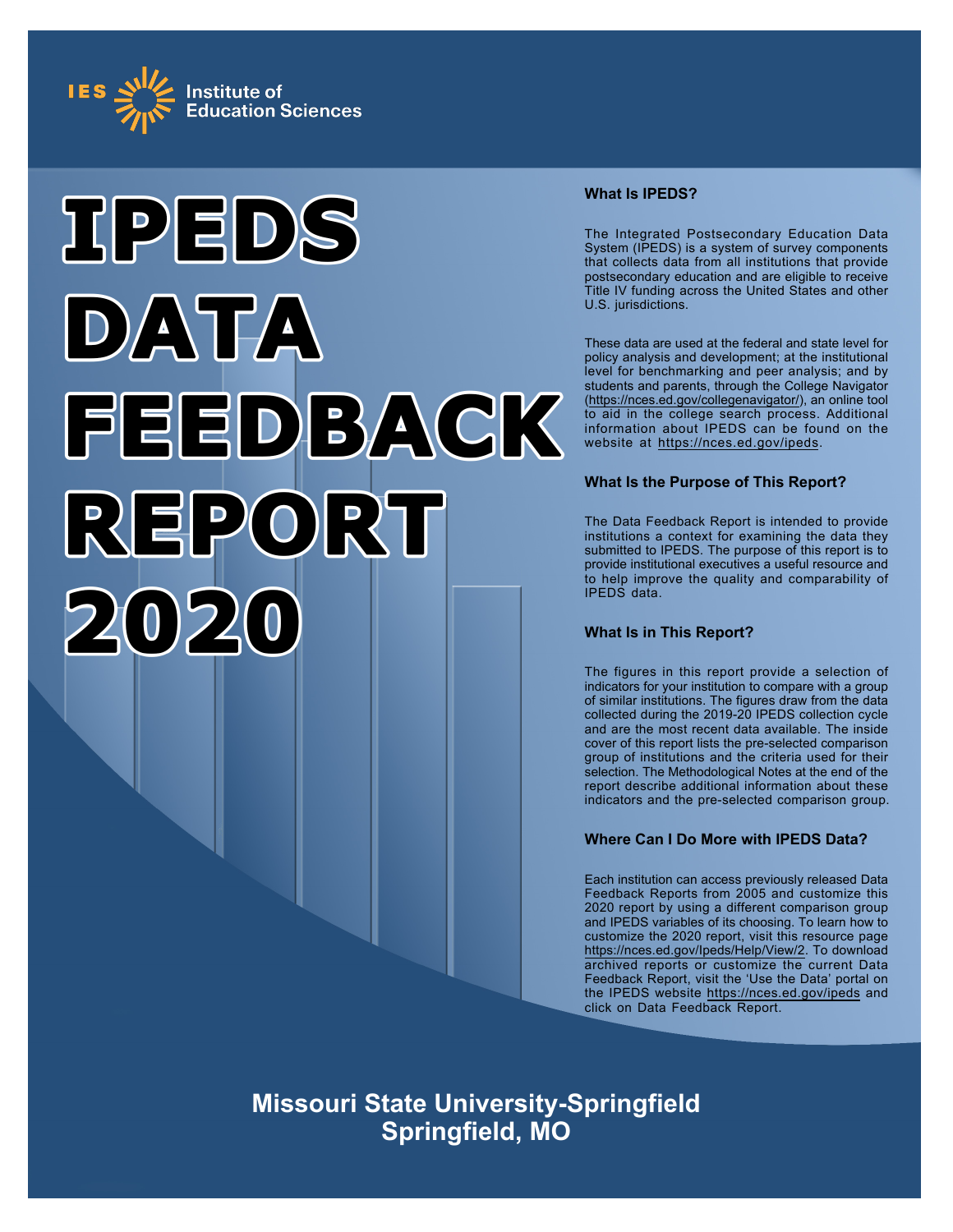## **COMPARISON GROUP**

Comparison group data are included to provide a context for interpreting your institution's indicators. If your institution did not define a custom comparison group for this report by July 13, 2020 NCES selected a comparison group for you. (In this case, the characteristics used to define the comparison group appears below.) The customized Data Feedback Report function available at<https://nces.ed.gov/ipeds/use-the-data/> can be used to reproduce the figures in this report using different peer groups.

The custom comparison group chosen by Missouri State University-Springfield includes the following 65 institutions:

- ٠ Bowie State University (Bowie, MD)
- California State Polytechnic University-Pomona (Pomona, CA)
- California State University-Dominguez Hills (Carson, CA)
- California State University-Fresno (Fresno, CA)
- ٠ Cleveland State University (Cleveland, OH)
- College of Staten Island CUNY (Staten Island, NY)
- Coppin State University (Baltimore, MD)
- CUNY Medgar Evers College (Brooklyn, NY) ۰.
- DePaul University (Chicago, IL)
- Florida International University (Miami, FL)
- Harrisburg University of Science and Technology (Harrisburg, PA)
- Indiana University-Northwest (Gary, IN) r
- Indiana University-Purdue University-Indianapolis (Indianapolis, IN)
- Louisiana State University Health Sciences Center-Shreveport (Shreveport, LA)
- ٠ Metropolitan State University (Saint Paul, MN)
- Metropolitan State University of Denver (Denver, CO)
- Miami Dade College (Miami, FL)
- ۰. Morgan State University (Baltimore, MD)
- North Carolina Central University (Durham, NC)
- Northern Kentucky University (Highland Heights, KY)
- Old Dominion University (Norfolk, VA)
- Pace University (New York, NY)
- Portland State University (Portland, OR)
- Rutgers University-Camden (Camden, NJ)
- Rutgers University-Newark (Newark, NJ)
- San Jose State University (San Jose, CA)
- Southern Illinois University-Edwardsville (Edwardsville, IL)
- SUNY Buffalo State (Buffalo, NY)
- Syracuse University (Syracuse, NY)
- Temple University (Philadelphia, PA) ۰.
- Texas State University (San Marcos, TX)
- The University of Tennessee-Chattanooga (Chattanooga, TN)
- Towson University (Towson, MD)
- University of Alaska Anchorage (Anchorage, AK)
- University of Arkansas at Little Rock (Little Rock, AR)
- University of Arkansas-Fort Smith (Fort Smith, AR)
- University of Baltimore (Baltimore, MD)
- University of Central Florida (Orlando, FL)
- University of Central Oklahoma (Edmond, OK)
- University of Colorado Denver/Anschutz Medical Campus (Denver, CO)
- University of Houston (Houston, TX)
- University of Louisville (Louisville, KY)
- University of Massachusetts-Boston (Boston, MA)
- University of Michigan-Dearborn (Dearborn, MI) ь
- University of Missouri-Kansas City (Kansas City, MO)
- University of Missouri-St Louis (Saint Louis, MO)
- University of Nebraska at Omaha (Omaha, NE)
- University of Nevada-Las Vegas (Las Vegas, NV)
- University of New Haven (West Haven, CT)
- University of North Carolina at Charlotte (Charlotte, NC)

**The figures in this report have been organized and ordered into the following topic areas:**

| <b>Topic Area</b>                                    | <b>Figures</b>                        | Pages            |
|------------------------------------------------------|---------------------------------------|------------------|
| 1) Admissions (only for non-open-admissions schools) | 1 and $2$                             | 3                |
| 2) Student Enrollment                                | 3.4 and 5                             | 3 and 4          |
| 3) Awards                                            | 6                                     | $\overline{4}$   |
| 4) Charges and Net Price                             | $7$ and $8$                           | 4 and 5          |
| 5) Student Financial Aid                             | 9 and 10                              | 5                |
| 6) Military Benefits*                                | [No charts applicable]                |                  |
| 7) Retention and Graduation Rates                    | 11, 12, 13, 14, 15, 16, 17, 18 and 19 | 5, 6, 7, 8 and 9 |
| 8) Finance                                           | 20 and 21                             | 10               |
| 9) Staff                                             | 22 and 23                             | 10               |
| 10) Libraries*                                       | 24 and 25                             | 11               |

\*These figures only appear in customized Data Feedback Reports (DFRs), which are available through Use the Data portal on the IPEDS website.

- University of North Carolina at Greensboro (Greensboro, NC)
- University of North Florida (Jacksonville, FL)
- University of North Texas (Denton, TX)
- University of South Carolina-Upstate (Spartanburg, SC)
- University of the District of Columbia (Washington, DC)
- University of Washington-Tacoma Campus (Tacoma, WA) University of Wisconsin-Milwaukee (Milwaukee, WI)
- University of Wisconsin-Parkside (Kenosha, WI)
- Virginia Commonwealth University (Richmond, VA)
- Wagner College (Staten Island, NY)
- Wayne State University (Detroit, MI)
- ×. Weber State University (Ogden, UT)
- ٠ Westfield State University (Westfield, MA)
- Widener University (Chester, PA)
- Wright State University-Main Campus (Dayton, OH)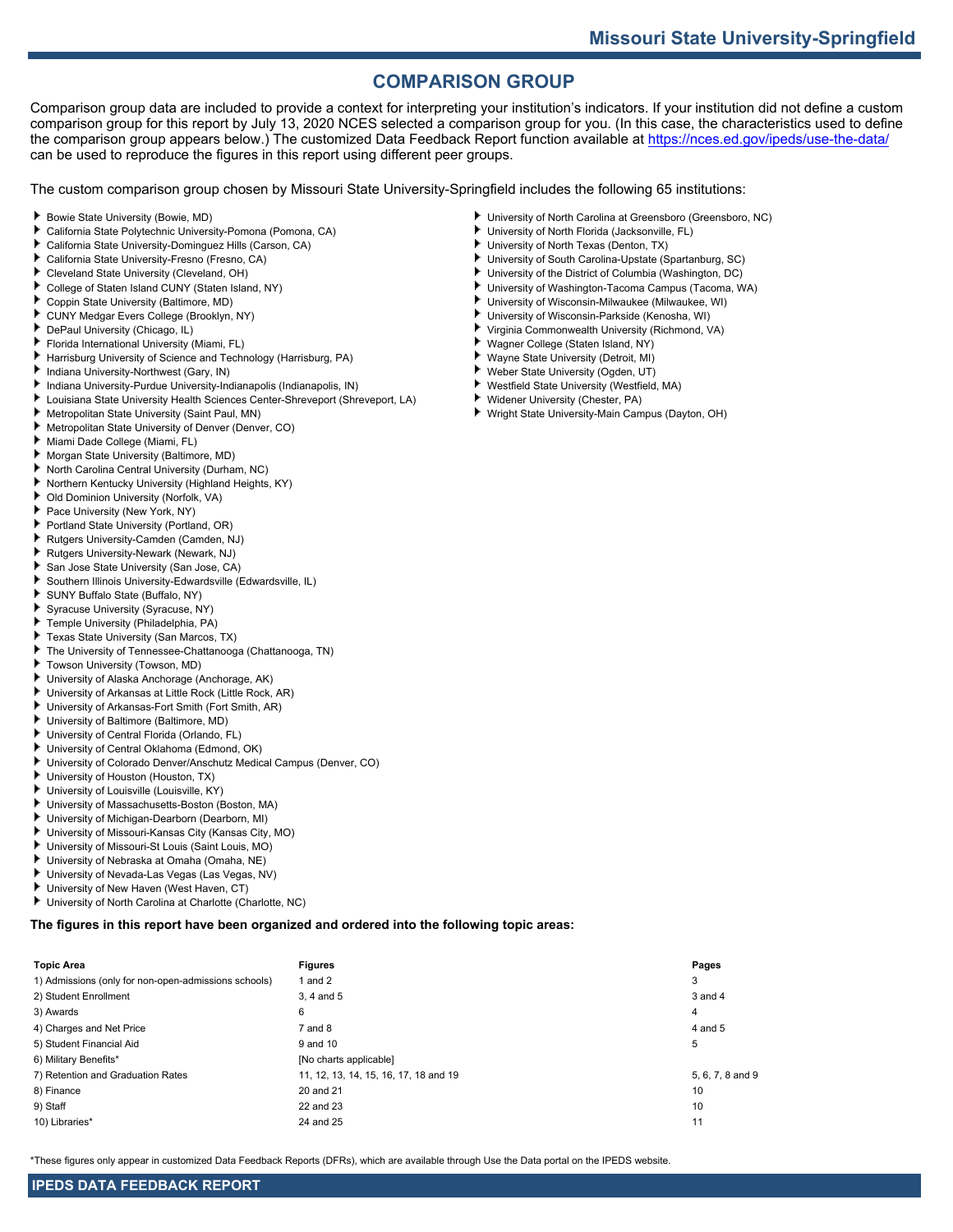**Figure 1. Number of first-time undergraduate students who applied, were admitted, and enrolled full and part time: Fall 2019**



NOTE: Admissions data are presented only for institutions that do not have an open admission policy, and apply to first-time, degree/certificate-seeking undergraduate students only. For details, see the Methodological Notes. N is the number of institutions in the comparison group.

SOURCE: U.S. Department of Education, National Center for Education Statistics, Integrated Postsecondary Education Data System (IPEDS): Winter 2019-20, Admissions component.

**Figure 2. Percent of first-time undergraduate applicants admitted, and percent of admitted students enrolled full and part time: Fall 2019**



NOTE: Admissions data are presented only for institutions that do not have an open admission policy, and apply to first-time, degree/certificate-seeking undergraduate students only. For details, see the Methodological Notes. See 'Use of Median Values for Comparison Group' for how median values are determined. N is the number of institutions in the comparison group.

SOURCE: U.S. Department of Education, National Center for Education Statistics, Integrated Postsecondary Education Data System (IPEDS): Winter 2019-20, Admissions component.





NOTE: For more information about disaggregation of data by race and ethnicity, see the Methodological Notes. Median values for the comparison group will not add to 100%. See 'Use of Median Values for Comparison Group' for how median values are determined. N is the number of institutions in the comparison group.

SOURCE: U.S. Department of Education, National Center for Education Statistics, Integrated Postsecondary Education Data System (IPEDS): Spring 2020, Fall Enrollment component.

3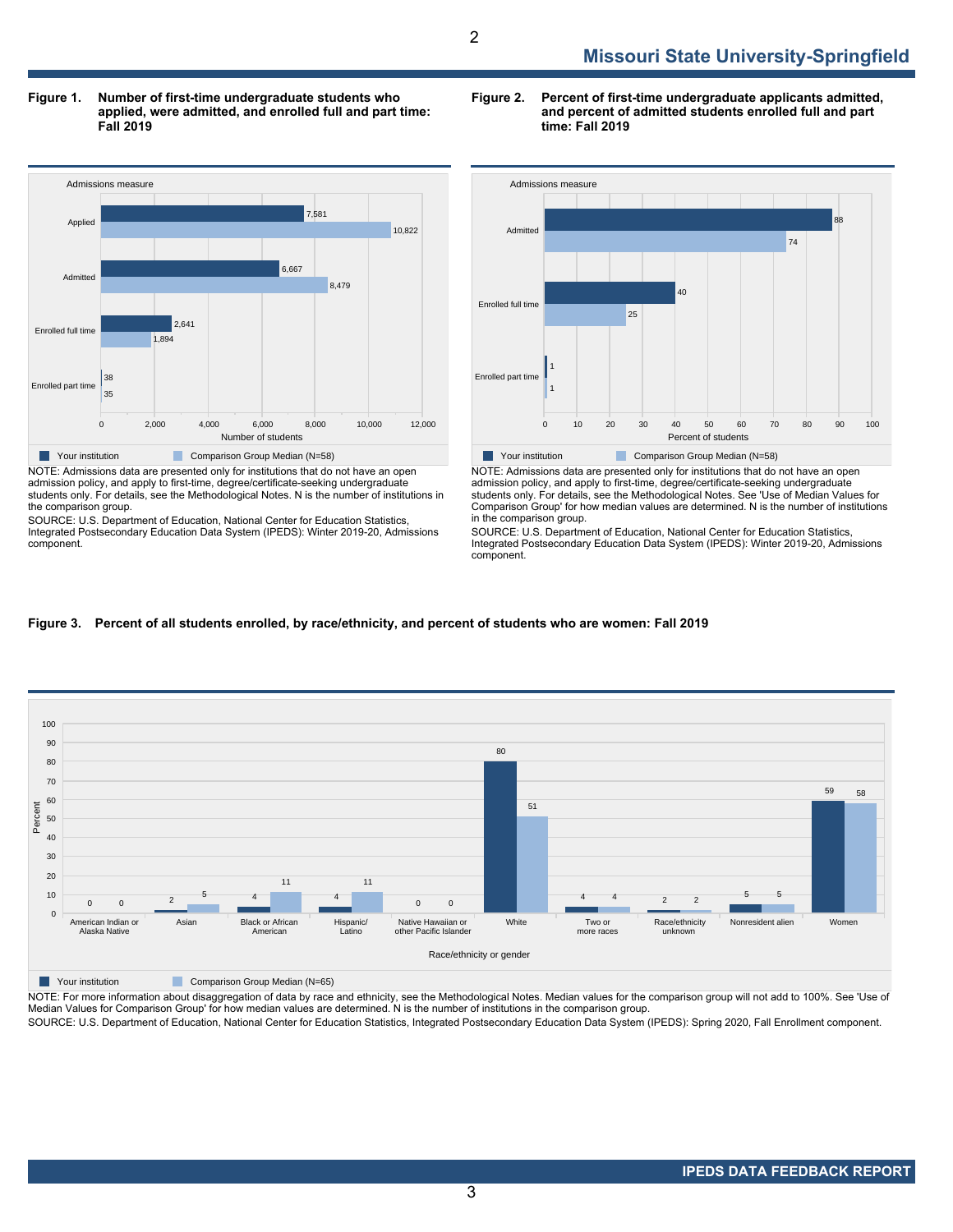**Figure 4. Unduplicated 12-month headcount of all students and of undergraduate students (2018-19), total FTE enrollment (2018-19), and full- and part-time fall enrollment (Fall 2019)**



NOTE: For details on calculating full-time equivalent (FTE) enrollment, see Calculating FTE in the Methodological Notes. Total headcount, FTE, and full- and part-time fall enrollment include both undergraduate and postbaccalaureate students, when applicable. N is the number of institutions in the comparison group.

SOURCE: U.S. Department of Education, National Center for Education Statistics, Integrated Postsecondary Education Data System (IPEDS): Fall 2019, 12-month Enrollment component and Spring 2020, Fall Enrollment component.

#### **Figure 5. Percent of students enrolled in distance education courses, by amount of distance education and student level: Fall 2019**



SOURCE: U.S. Department of Education, National Center for Education Statistics, Integrated Postsecondary Education Data System (IPEDS): Spring 2020, Fall Enrollment component.

#### **Figure 6. Number of degrees awarded, by level: 2018-19**



NOTE: For additional information about postbaccalaureate degree levels, see the Methodology Notes. N is the number of institutions in the comparison group. SOURCE: U.S. Department of Education, National Center for Education Statistics, Integrated Postsecondary Education Data System (IPEDS): Fall 2019, Completions component.

#### **Figure 7. Tuition and required fees for full-time, first-time degree/certificate-seeking undergraduates: Academic years 2016-17 to 2019-20**



NOTE: The tuition and required fees shown here are the lowest reported from the categories of in-district, in-state, and out-of-state. N is the number of institutions in the comparison group.

SOURCE: U.S. Department of Education, National Center for Education Statistics, Integrated Postsecondary Education Data System (IPEDS): Fall 2019, Institutional Characteristics component.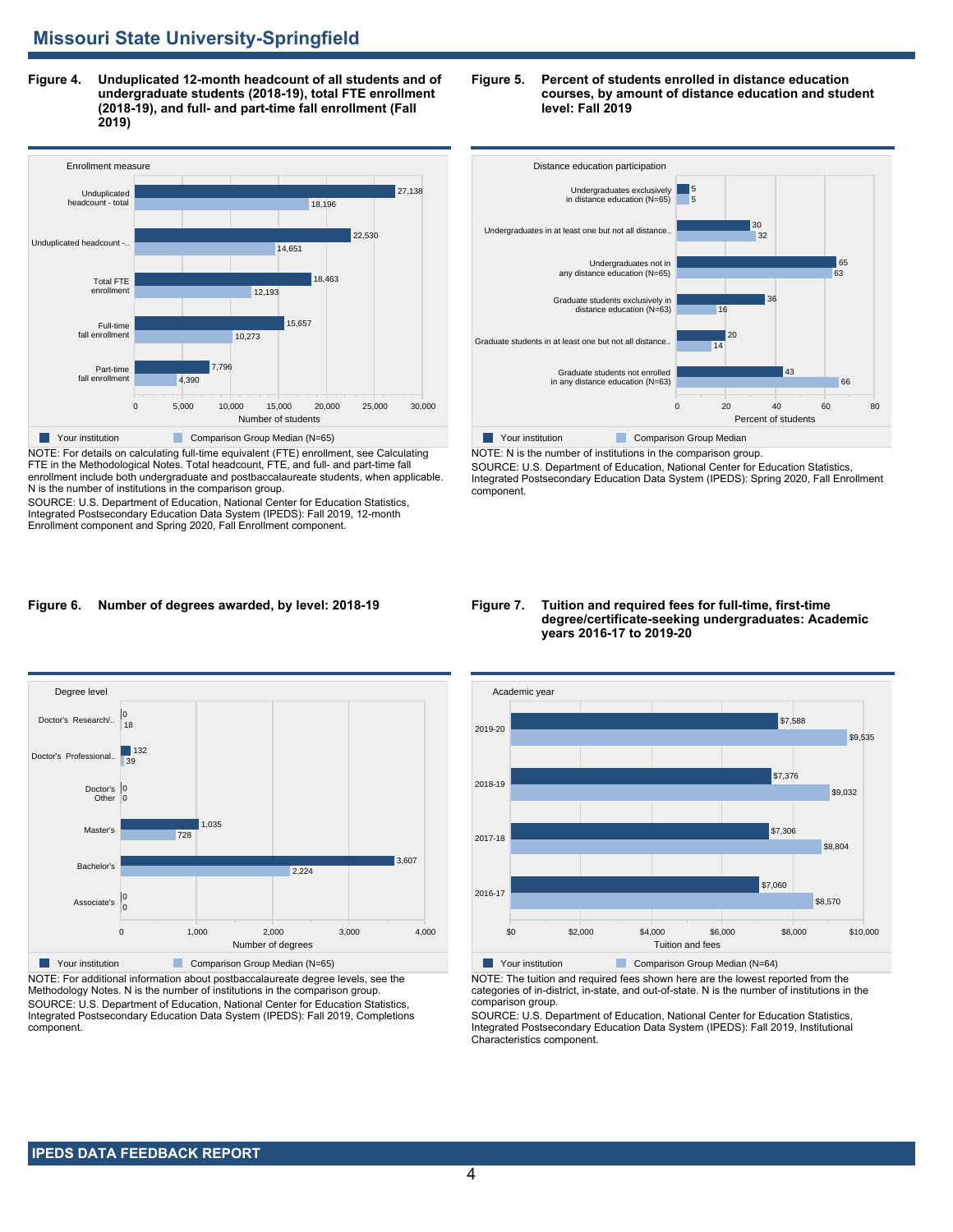# **Missouri State University-Springfield**

**Figure 8. Average net price of attendance for full-time, first-time degree/certificate-seeking undergraduate students, who were awarded grant or scholarship aid: 2016-17 to 2018- 19**



NOTE: Average net price is for full-time, first-time degree/certificate-seeking undergraduate students and is generated by subtracting the average amount of federal, state/local government, and institutional grant and scholarship awarded aid from the total cost of attendance. Total cost of attendance is the sum of published tuition and required fees, books and supplies, and the average room and board and other expenses. For details, see the Methodological Notes. N is the number of institutions in the comparison group.

SOURCE: U.S. Department of Education, National Center for Education Statistics, Integrated Postsecondary Education Data System (IPEDS): Fall 2019, Institutional Characteristics component and Winter 2019-20, Student Financial Aid component.

#### **Figure 10. Average amounts of awarded grant or scholarship aid, or loans awarded to full-time, first-time degree/certificateseeking undergraduate students, by type of aid: 2018-19**



NOTE: Any grant aid above includes grant or scholarship aid awarded from the federal government, state/local government, or the institution. Federal grants includes Pell grants and other federal grants. Any loans includes federal loans and other loans awarded to students. Average amounts of aid were calculated by dividing the total aid awarded by the total number of recipients in each institution. N is the number of institutions in the comparison group.

SOURCE: U.S. Department of Education, National Center for Education Statistics, Integrated Postsecondary Education Data System (IPEDS): Winter 2019-20, Student Financial Aid component.

**Figure 9. Percent of full-time, first-time degree/certificate-seeking undergraduate students who were awarded grant or scholarship aid, or loans, by type of aid: 2018-19**



NOTE: Any grant aid above includes grant or scholarship aid awarded from the federal government, state/local government, or the institution. Federal grants includes Pell grants and other federal grants. Any loans includes federal loans and other loans awarded to students. For details on how students are counted for financial aid reporting, see Cohort Determination in the Methodological Notes. N is the number of institutions in the comparison group.

SOURCE: U.S. Department of Education, National Center for Education Statistics, Integrated Postsecondary Education Data System (IPEDS): Winter 2019-20, Student Financial Aid component.

#### **Figure 11. Retention rates of first-time bachelor's degree seeking students, by attendance status: Fall 2018 cohort**



NOTE: Retention rates are measured from the fall of first enrollment to the following fall. Academic reporting institutions report retention data for the Fall 2018 cohort of students who are still enrolled as of the institution's official fall reporting date or as of October 15, 2019. Program reporters determine the cohort with enrollment any time between August 1 - October 31, 2018 and retention based on August 1, 2019. Four-year institutions report retention rates for students seeking a bachelor's degree. For more details, see the Methodological Notes. N is the number of institutions in the comparison group. SOURCE: U.S. Department of Education, National Center for Education Statistics, Integrated Postsecondary Education Data System (IPEDS): Spring 2020, Fall Enrollment component.

## **IPEDS DATA FEEDBACK REPORT**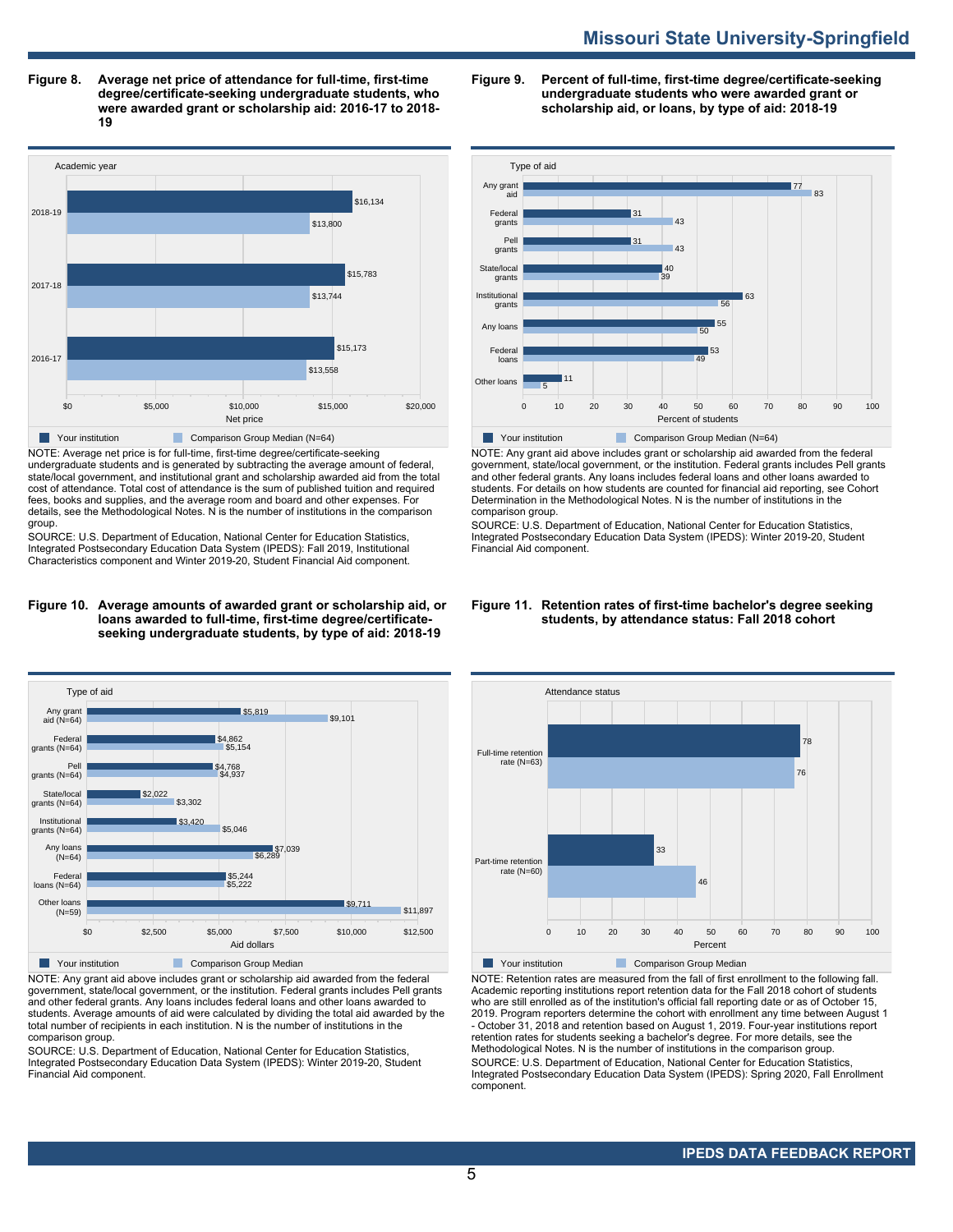**Figure 12. Graduation and transfer-out rates of full-time, first-time degree/certificate-seeking undergraduates within 150% of normal time to program completion: 2013 cohort**



NOTE: Graduation rate cohort includes all full-time, first-time degree/certificate-seeking undergraduate students. Graduation and transfer-out rates are the Student Right-to-Know rates. Only institutions with mission to prepare students to transfer are required to report transfer out. For more details, see the Methodological Notes. N is the number of institutions in the comparison group.

SOURCE: U.S. Department of Education, National Center for Education Statistics, Integrated Postsecondary Education Data System (IPEDS): Winter 2019-20, Graduation Rates component.



**Figure 13. Graduation rates of full-time, first-time degree/certificate-seeking undergraduates within 150% of normal time to program completion, by race/ethnicity: 2013 cohort**

**Nour institution Comparison Group Median** 

NOTE: For more information about disaggregation of data by race and ethnicity, see the Methodological Notes. The graduation rates are the Student Right-to-Know (SRK) rates. Median values for the comparison group will not add to 100%. N is the number of institutions in the comparison group.

SOURCE: U.S. Department of Education, National Center for Education Statistics, Integrated Postsecondary Education Data System (IPEDS): Winter 2019-20, Graduation Rates component.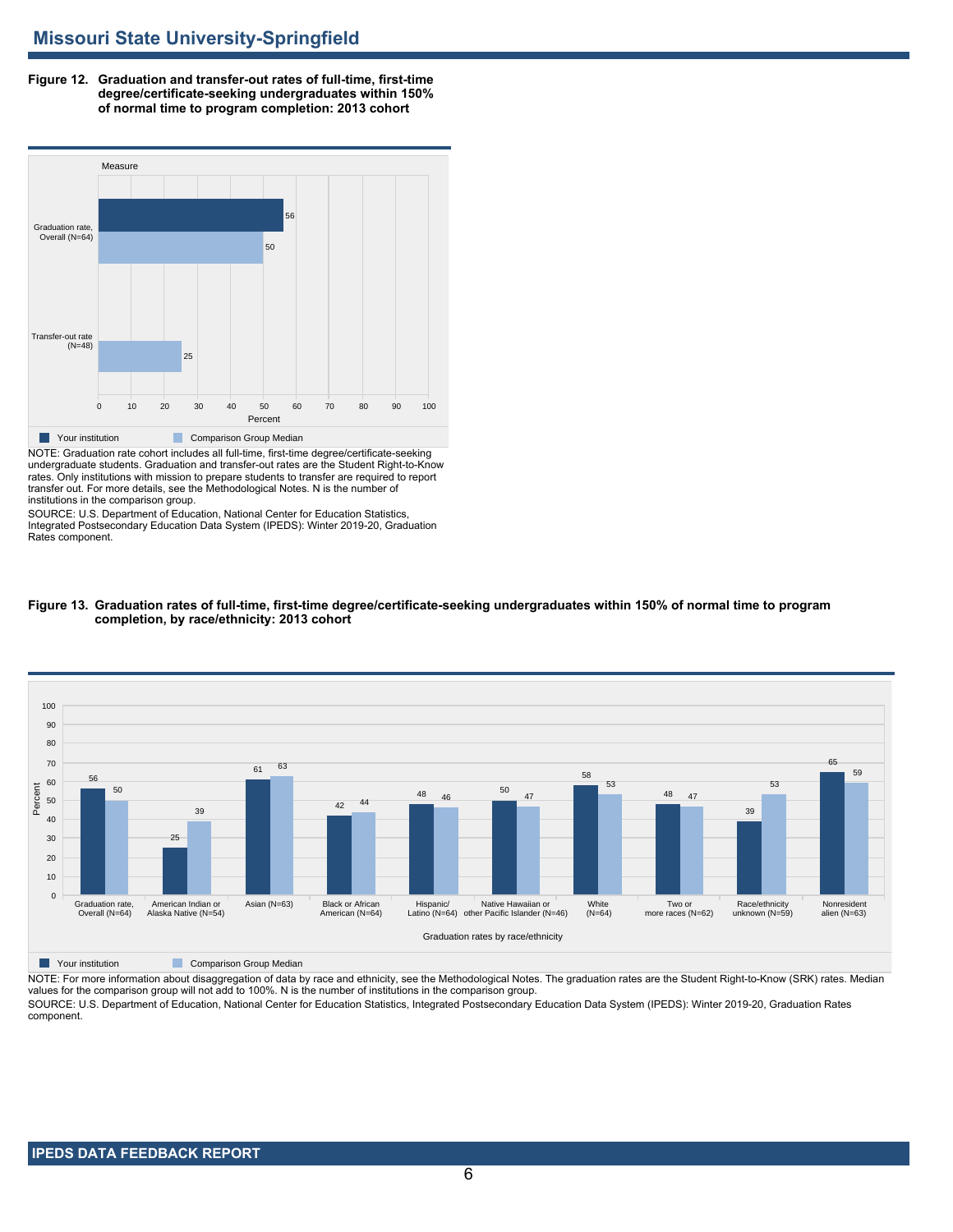**Figure 14. Graduation rates of full-time, first-time degree/certificateseeking undergraduates within 150% of normal time to program completion, by type of aid: 2013 cohort**

**Figure 15. Bachelor's degree graduation rates of full-time, first-time degree/certificate-seeking undergraduates within 4 years, 6 years, and 8 years: 2011 cohort**



undergraduate students. Data were collected on those students, who at entry of the cohort, were awarded a Pell Grant and students who were awarded a Subsidized Stafford loan, but did not receive a Pell Grant. Graduation rates are the Student Right-to-Know rates. For more details, see the Methodological Notes. N is the number of institutions in the comparison group.

SOURCE: U.S. Department of Education, National Center for Education Statistics, Integrated Postsecondary Education Data System (IPEDS): Winter 2019-20, Graduation Rates component.



NOTE: The 4-, 6-, and 8-year graduation rates are calculated using the number of students who completed a bachelor's or equivalent degree from a cohort of students who entered the institution seeking a bachelor's or equivalent degree. For details, see the Methodological Notes. N is the number of institutions in the comparison group. Medians are not reported for comparison groups with less than three values.

SOURCE: U.S. Department of Education, National Center for Education Statistics, Integrated Postsecondary Education Data System (IPEDS): Winter 2019-20, 200% Graduation Rates component.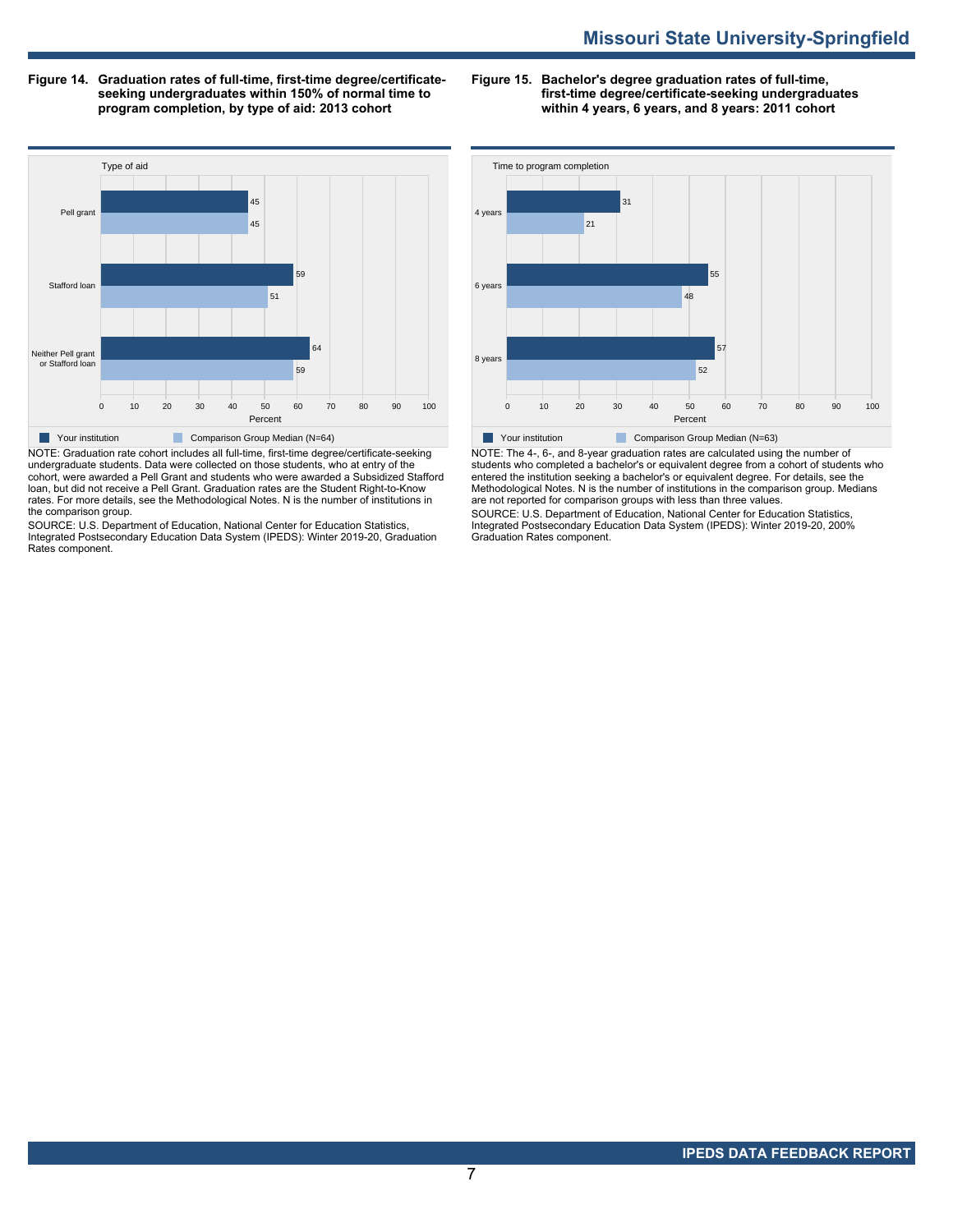# **Missouri State University-Springfield**

**Figure 16. Award and enrollment rates of first-time, full-time, degree/certificate-seeking undergraduates after 8 years of entry, by Pell status: 2011-12 cohort**



NOTE: Award measures are based on the highest award received after 8 years of entry and enrollment measures are based on students who did not receive an award after 8 years of entry. Student cohorts (i.e., First-time, full-time; First-time, part-time; Non-first-time, full-time; and Non-first-time, part-time) are degree/certificate-seeking undergraduate students who entered the institution between July 1, 2011-June 30, 2012. Pell recipients are students with demonstrated financial need. For more details, see the Methodological Notes. N is the number of institutions in the comparison group. Medians are not reported for comparison groups with less than three values.

SOURCE: U.S. Department of Education, National Center for Education Statistics, Integrated Postsecondary Education Data System (IPEDS): Winter 2019-20, Outcome Measures component.

#### **Figure 17. Award and enrollment rates of first-time, part-time, degree/certificate-seeking undergraduates after 8 years of entry, by Pell status: 2011-12 cohort**



NOTE: Award measures are based on the highest award received after 8 years of entry and enrollment measures are based on students who did not receive an award after 8 years of entry. Student cohorts (i.e., First-time, full-time; First-time, part-time; Non-first-time, full-time; and Non-first-time, part-time) are degree/certificate-seeking undergraduate students who entered the institution between July 1, 2011-June 30, 2012. Pell recipients are students with demonstrated financial need. For more details, see the Methodological Notes. N is the number of institutions in the comparison group. Medians are not reported for comparison groups with less than three values. SOURCE: U.S. Department of Education, National Center for Education Statistics, Integrated Postsecondary Education Data System (IPEDS): Winter 2019-20, Outcome Measures component.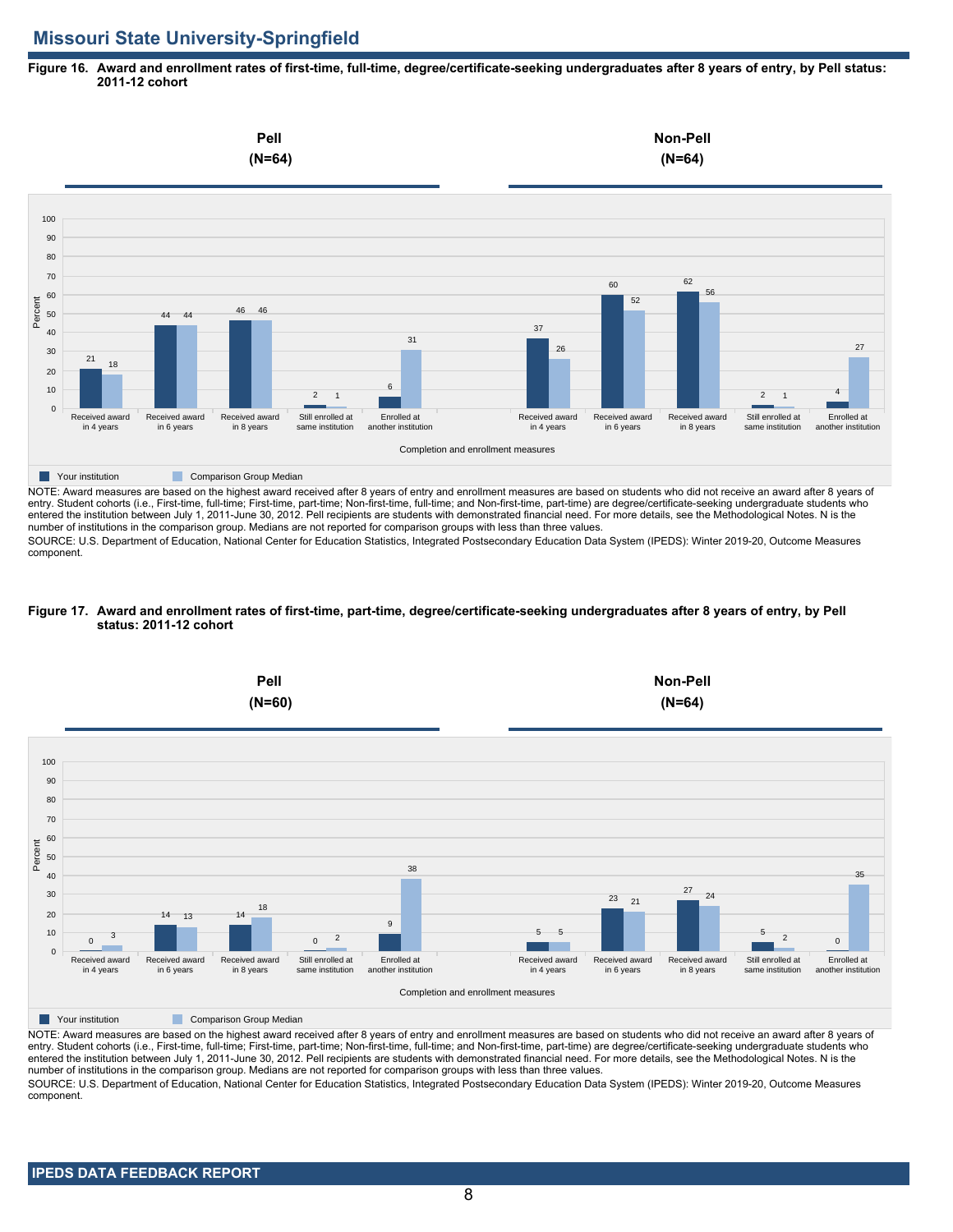# **Missouri State University-Springfield**

#### **Figure 18. Award and enrollment rates of non-first-time, full-time, degree/certificate-seeking undergraduates after 8 years of entry, by Pell status: 2011-12 cohort**



entry. Student cohorts (i.e., First-time, full-time; First-time, part-time; Non-first-time, full-time; and Non-first-time, part-time) are degree/certificate-seeking undergraduate students who entered the institution between July 1, 2011-June 30, 2012. Pell recipients are students with demonstrated financial need. For more details, see the Methodological Notes. N is the number of institutions in the comparison group. Medians are not reported for comparison groups with less than three values.

SOURCE: U.S. Department of Education, National Center for Education Statistics, Integrated Postsecondary Education Data System (IPEDS): Winter 2019-20, Outcome Measures component.

#### **Figure 19. Award and enrollment rates of non-first-time, part-time, degree/certificate-seeking undergraduates after 8 years of entry, by Pell status: 2011-12 cohort**



NOTE: Award measures are based on the highest award received after 8 years of entry and enrollment measures are based on students who did not receive an award after 8 years of entry. Student cohorts (i.e., First-time, full-time; First-time, part-time; Non-first-time, full-time; and Non-first-time, part-time) are degree/certificate-seeking undergraduate students who entered the institution between July 1, 2011-June 30, 2012. Pell recipients are students with demonstrated financial need. For more details, see the Methodological Notes. N is the number of institutions in the comparison group. Medians are not reported for comparison groups with less than three values. SOURCE: U.S. Department of Education, National Center for Education Statistics, Integrated Postsecondary Education Data System (IPEDS): Winter 2019-20, Outcome Measures component.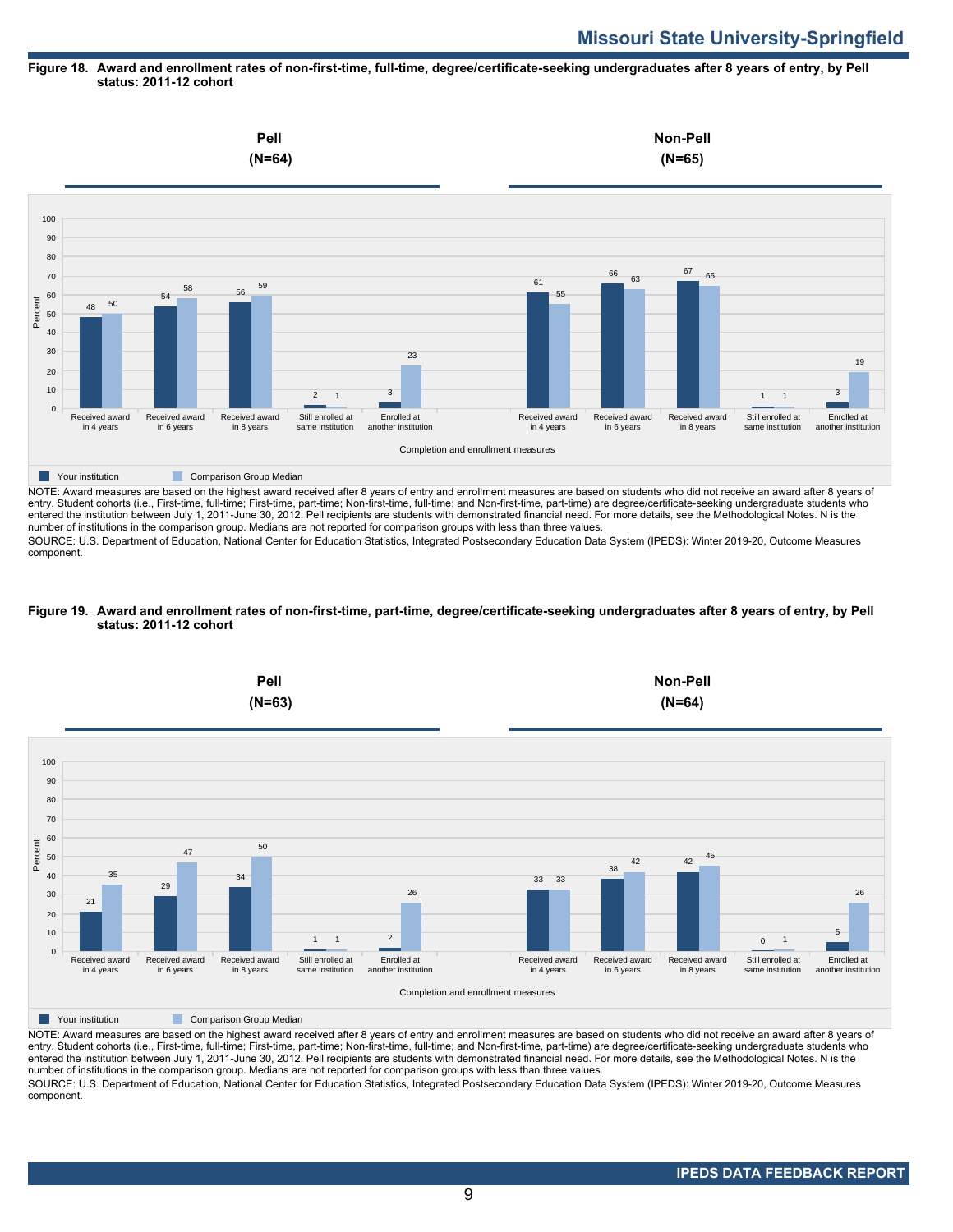**Figure 20. Percent distribution of core revenues, by source: Fiscal year 2019**



NOTE: The comparison group median is based on those members of the comparison group that report finance data using the same accounting standards as the comparison institution. For more information, see the Methodological Notes. N is the number of institutions in the comparison group.

SOURCE: U.S. Department of Education, National Center for Education Statistics, Integrated Postsecondary Education Data System (IPEDS): Spring 2020, Finance component.



**Figure 21. Core expenses per FTE enrollment, by function: Fiscal**



NOTE: Expenses per full-time equivalent (FTE) enrollment, particularly instruction, may be inflated because finance data includes all core expenses while FTE reflects credit activity only. For details on calculating FTE enrollment and a detailed definition of core expenses, see the Methodological Notes. N is the number of institutions in the comparison group. SOURCE: U.S. Department of Education, National Center for Education Statistics, Integrated Postsecondary Education Data System (IPEDS): Fall 2019, 12-month Enrollment component and Spring 2020, Finance component.

#### **Figure 22. Full-time equivalent staff, by occupational category: Fall 2019**



NOTE: Graduate assistants are not included. For calculation details, see the Methodological Notes. N is the number of institutions in the comparison group. SOURCE: U.S. Department of Education, National Center for Education Statistics, Integrated Postsecondary Education Data System (IPEDS): Spring 2020, Human Resources component.

#### **Figure 23. Average salaries of full-time instructional non-medical staff equated to 9-months worked, by academic rank: Academic year 2019-20**



NOTE: See Methodology Notes for more details on average salary. N is the number of institutions in the comparison group.

SOURCE: U.S. Department of Education, National Center for Education Statistics, Integrated Postsecondary Education Data System (IPEDS): Spring 2020, Human Resources component.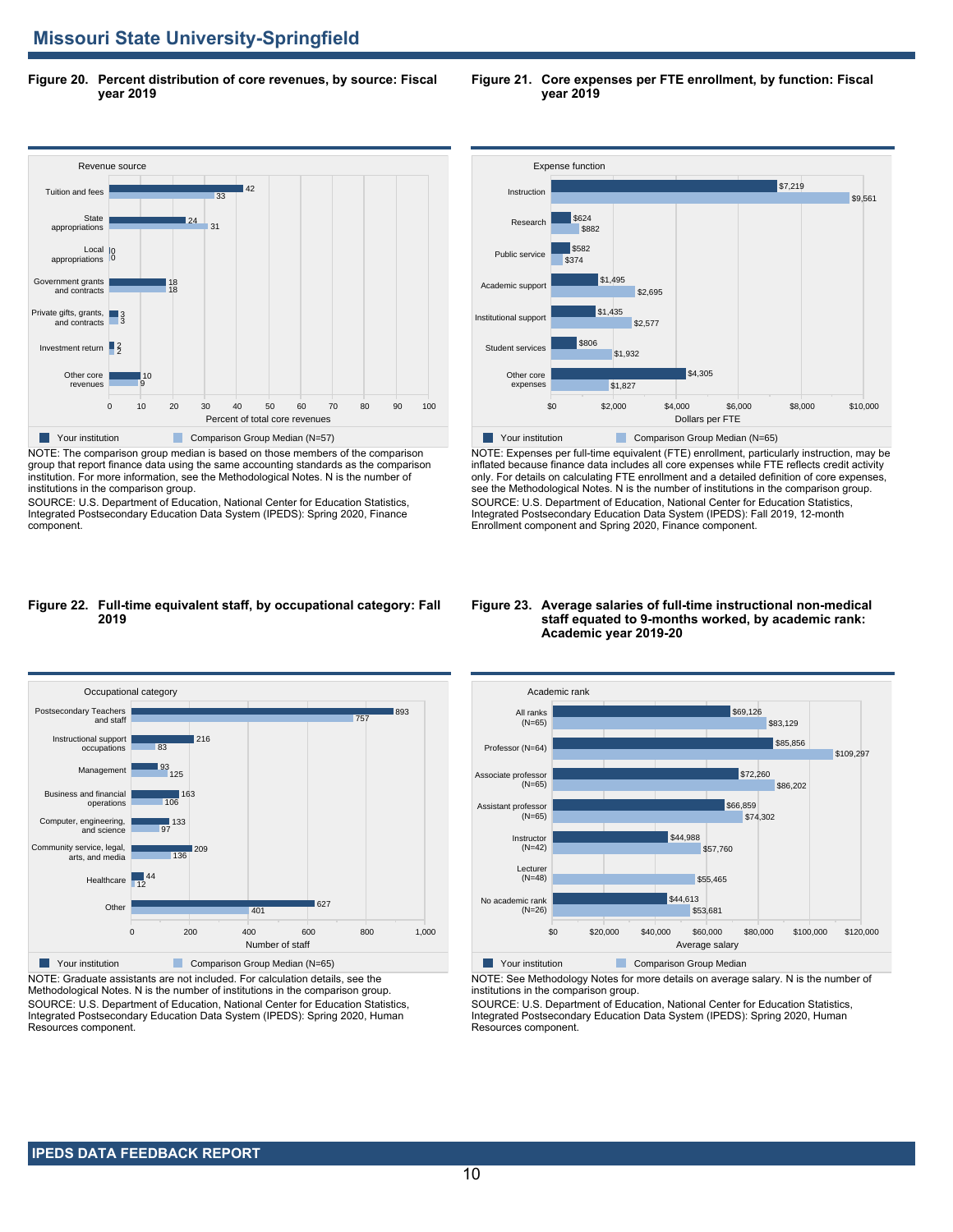**Figure 24. Percent distribution of library collection, by material type: Fiscal Year 2019**

**Figure 25. Percent distribution of library expenses, by function: Fiscal Year 2019**



SOURCE: U.S. Department of Education, National Center for Education Statistics, Integrated Postsecondary Education Data System (IPEDS): Spring 2020, Academic Libraries component.



NOTE: N is the number of institutions in the comparison group. SOURCE: U.S. Department of Education, National Center for Education Statistics, Integrated Postsecondary Education Data System (IPEDS): Spring 2020, Academic Libraries component.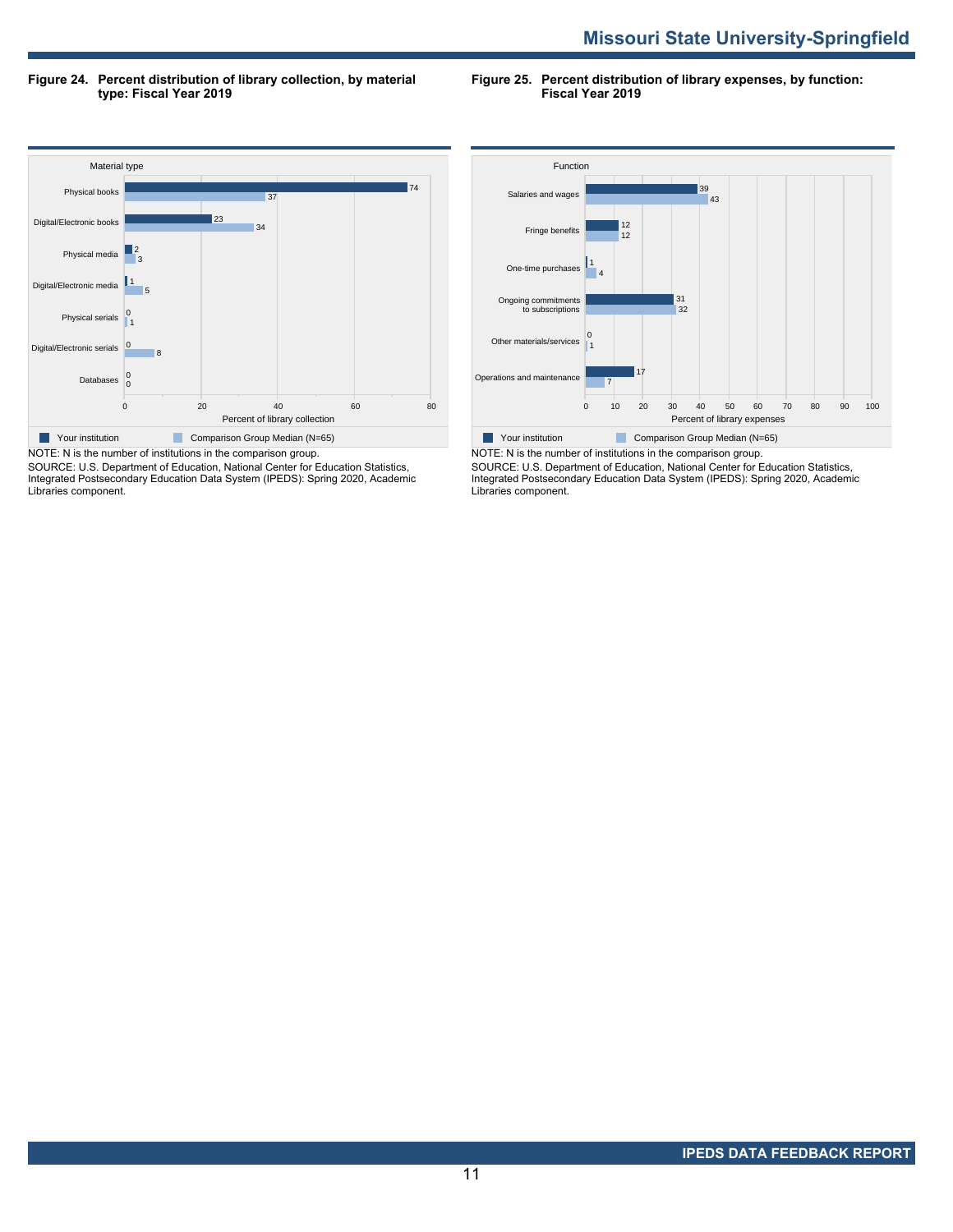## **METHODOLOGICAL NOTES**

## **Overview**

This report is based on data supplied by institutions to IPEDS during 2019-20 data collection year. Response rates exceeded 99% for most surveys. IPEDS data release memos at <https://nces.ed.gov/ipeds/use-the-data/survey-components> provide an overview of the number of institutions responding to the survey components. Furthermore, data used in this report are provisional level and may be revised for a limited time through the IPEDS Prior Year Revision system.

## **Use of Median Values for Comparison Group**

This report compares your institution's data to the median value for the comparison group for each indicator shown in the figure. If more than one indicator is present in a figure, the median values are determined separately for each indicator. Medians are not displayed for comparison groups with fewer than three values. Where percentage distributions are presented, median values may not add to 100%. To access all the data used to create the figures included in this report, go to 'Use the Data' portal on the IPEDS website at this provided link (<https://nces.ed.gov/ipeds>).

## **Missing Indicators**

If a indicator is not reported for your institution, the omission indicates that the indicator is not relevant to your institution and the data were not collected. Not all notes may be applicable to your report.

#### **Use of Imputed Data**

All IPEDS data are subject to imputation for total (institutional) and partial (item) nonresponse. If necessary, imputed values were used to prepare your report.

#### **Data Confidentiality**

IPEDS data are not collected under a pledge of confidentiality.

## **Disaggregation of Data by Race/Ethnicity**

When applicable, some indicators are disaggregated by race/ethnicity. Data disaggregated by race/ethnicity have been reported using the 1997 Office of Management and Budget categories. Detailed information about the race/ethnicity categories can be found at <https://nces.ed.gov/ipeds/Section/Resources>.

## **Cohort Determination for Reporting Student Financial Aid, Graduation Rates, and Outcome Measures**

Student cohorts for reporting Student Financial Aid and Graduation Rates data are based on the reporting type of the institution. For institutions that report based on an academic year (those operating on standard academic terms), student counts and cohorts are based on fall term data. Student counts and cohorts for program reporters (those that do not operate on standard academic terms) are based on unduplicated counts of students enrolled during a full 12-month period.

Student cohorts for reporting Outcome Measures are based on a full-year cohort from July 1-June 30 for all degree-granting institutions.

## **DESCRIPTION OF INDICATORS USED IN THE FIGURES**

## **Admissions (only for non-open-admissions schools)**

#### *Admissions and Test Score Data*

Admissions and test score data are presented only for institutions that do not have an open admission policy, and apply to first-time, degree/certificate-seeking undergraduate students only. Applicants include only those students who fulfilled all requirements for consideration for admission and who were notified of one of the following actions: admission, non-admission, placement on a wait list, or application withdrawn (by applicant or institution). Admitted applicants (admissions) include wait-listed students who were subsequently offered admission. Early decision, early action, and students who began studies during the summer prior to the fall reporting period are included. For customized Data Feedback Reports, test scores are presented only if scores are required for admission.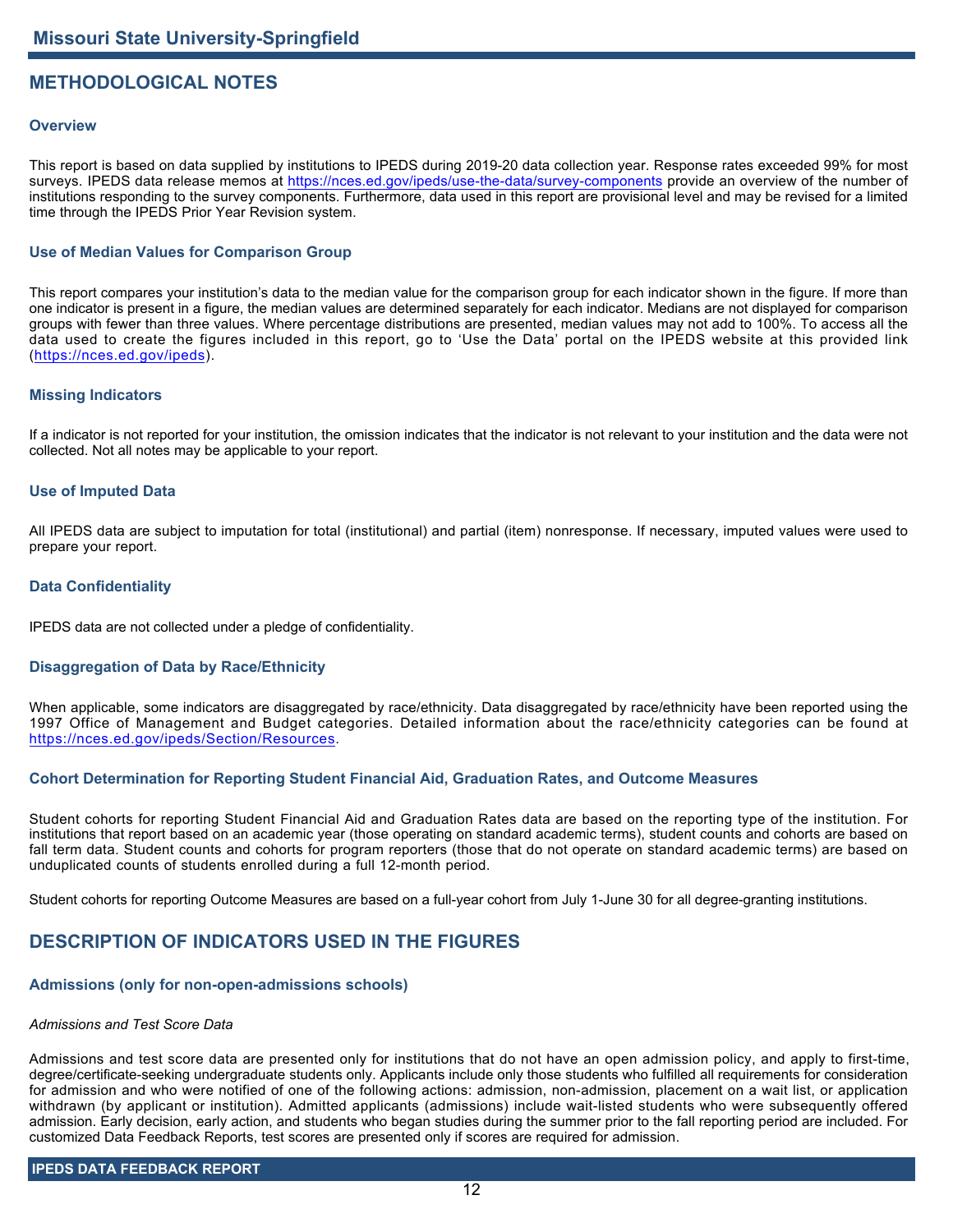## **Student Enrollment**

#### *Enrollment Counts*

12-month Enrollment captures a cumulative unduplicated headcount of enrollment over the full 12-month period beginning July 1 and ending June 30. In contrast, Fall Enrollment captures number of students enrolled on a particular date in the fall. Fall enrollment is often referred to as a "snapshot" of an institution"s enrollment at a specific time.

## *FTE Enrollment*

The full-time equivalent (FTE) enrollment used in this report is the sum of the institution's FTE undergraduate enrollment and FTE graduate enrollment (as calculated from or reported on the 12-month Enrollment component). Undergraduate and graduate FTE are estimated using 12-month instructional activity (credit and/or contact hours). See "Calculation of FTE Students (using instructional activity)" in the IPEDS Glossary at <https://surveys.nces.ed.gov/ipeds/VisGlossaryAll.aspx>.

#### *Total Entering Undergraduate Students*

Total entering students are students at the undergraduate level, both full- and part-time, new to the institution in the fall term (or the prior summer term who returned in the fall). This includes all first-time undergraduate students, students transferring into the institution at the undergraduate level, and non-degree/certificate-seeking undergraduates entering in the fall. Only degree-granting, academic year reporting institutions provide total entering student data.

## **Completions**

#### *Completions and Completers*

Completions collects data on undergraduate and graduate completions and completers in a 12-month period. Completions are the counts of postsecondary awards granted where each award reported once but multiple awards may be reported for one recipient. Completers are the counts of students granted postsecondary awards. The count of completers is collected in two ways. The first way counts all completers, while the second way counts completers by award level (e.g., number of associate's completers, number of bachelor's completers).

## **Student Financial Aid**

#### *Financial Aid Recipients and Amounts*

Student Financial Aid collects the counts of undergraduate students awarded different types of financial aid and the total amounts of aid awarded. The average dollar amount of aid awarded is then calculated. In addition, Student Financial Aid collects counts of full-time, first-time undergraduate student awarded aid and amounts of aid, and counts of undergraduate and graduate students receiving military educational benefits.

#### **Charges and Average Net Price**

#### *Average Institutional Net Price*

IPEDS collects data to calculate average net price at each institution for two groups of undergraduate students: those awarded grant aid and those awarded Title IV federal aid.

Average net price is calculated for full-time, first-time degree/certificate-seeking undergraduates who were awarded grant or scholarship aid from the federal government, state/local government, or the institution anytime during the full aid year. For public institutions, this includes only students who paid the in-state or in-district tuition rate. Other sources of grant aid are excluded. Average net price is generated by subtracting the average amount of federal, state/local government, and institutional grant and scholarship aid from the total cost of attendance. Total cost of attendance is the sum of published tuition and required fees, books and supplies, and the average room and board and other expenses.

For the purpose of the IPEDS reporting, aid awarded refers to financial aid that was awarded to, and accepted by, a student. This amount may differ from the aid amount that is disbursed to a student.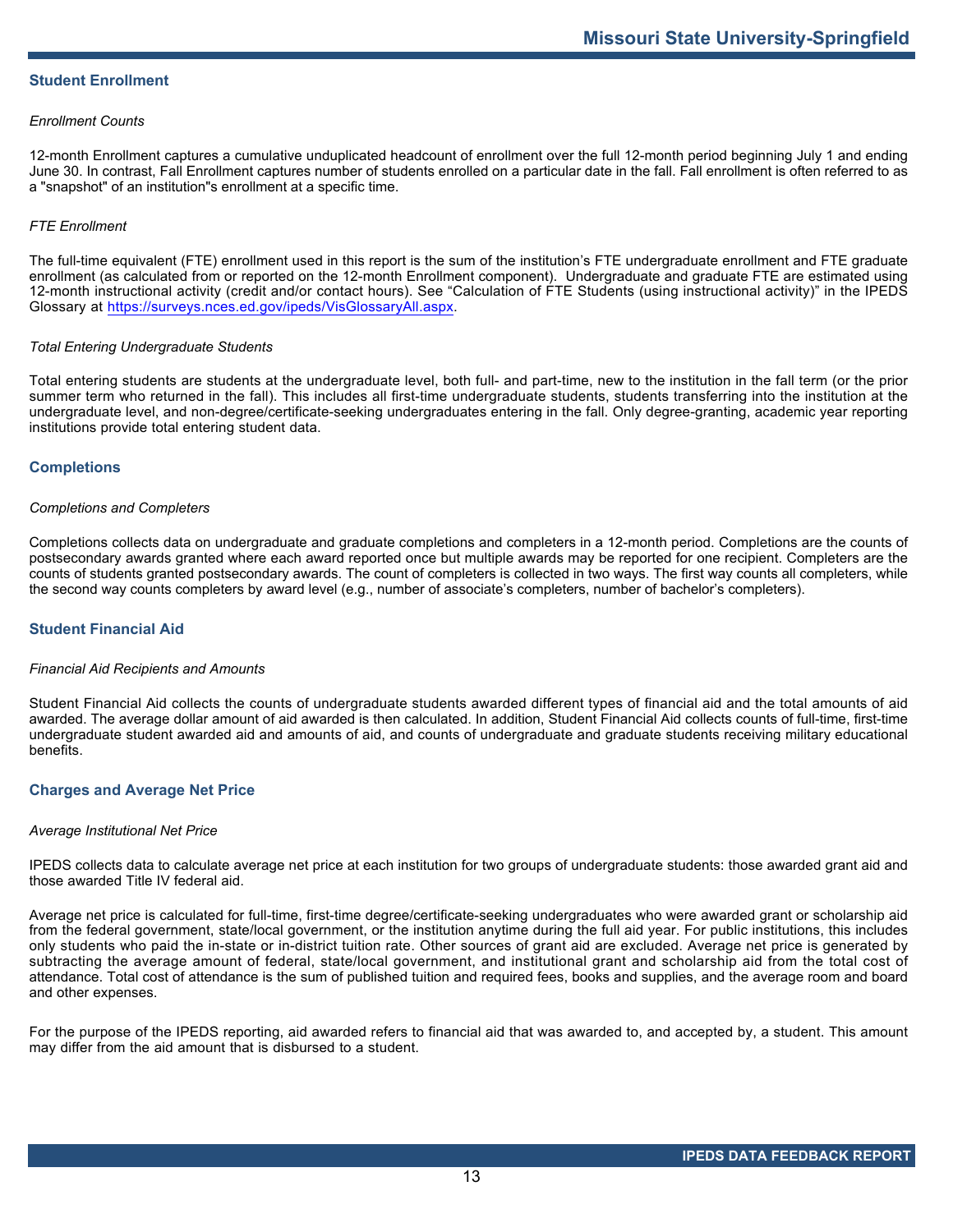## **Retention, Graduation Rates, and Outcome Measures**

#### *Retention Rates*

Retention rates are measures of the rate at which students persist in their educational program at an institution, expressed as a percentage. For four-year institutions, this is the percentage of first-time bachelors (or equivalent) degree-seeking undergraduates from the previous fall who are again enrolled in the current fall. For all other institutions this is the percentage of first-time degree/certificate-seeking students from the previous fall who either re-enrolled or successfully completed their program by the current fall. The full-time retention rate is calculated using the percentage of full-time, first-time degree/certificate-seeking undergraduates, while the part-time rate is calculated using the percentage of part-time, first-time degree/certificate-seeking undergraduates.

#### *Graduation Rates and Transfer-out Rate*

Graduation rates are those developed to satisfy the requirements of the Student Right-to-Know Act and Higher Education Act, as amended, and are defined as the total number of individuals from a given cohort of full-time, first-time degree/certificate-seeking undergraduates who completed a degree or certificate within a given percent of normal time to complete all requirements of the degree or certificate program; divided by the total number of students in the cohort of full-time, first-time degree/certificate-seeking undergraduates minus any allowable exclusions. Institutions are permitted to exclude from the cohort students who died or were totally and permanently disabled; those who left school to serve in the armed forces or were called up to active duty; those who left to serve with a foreign aid service of the federal government, such as the Peace Corps; and those who left to serve on an official church mission.

A further extension of the traditional Graduation Rates (GR) component which carries forward 100% and 150% graduation rates data previously reported in the GR component is the Graduation Rates 200% (GR200) component, which requests information on any additional completers and exclusions from the cohort between 151% and 200% normal time for students to complete all requirements of their program of study.

Transfer-out rate is the total number of students from the cohort who are known to have transferred out of the reporting institution (without earning a degree/award) and subsequently re-enrolled at another institution within the same time period; divided by the same adjusted cohort (initial cohort minus allowable exclusions) as described above. Only institutions with a mission that includes providing substantial preparation for students to enroll in another eligible institution are required to report transfers out.

#### *Outcome Measures Data*

Alternative measures of student success are reported by degree-granting institutions to describe the outcomes of four degree/certificateseeking undergraduate student groups: First-time, full-time (FTFT); First-time, part-time (FTPT); Non-first-time, full-time entering (NFTFT); and Non-first-time, part-time entering (NFTPT). Additionally, each of the four cohorts collects data on two subcohorts: Pell grant recipients and non -Pell grant recipients. These measures provide the 4-year, 6-year, and 8-year award rates (or completions rates) after entering an institution. NCES calculates award rates by dividing a cohort's or subcohort's adjusted cohort into the number of total awards at 4-year, 6-year, and 8 year status points.

The initial cohort can be revised and take allowable exclusions resulting in an adjusted cohort. Institutions are permitted to exclude from the initial cohort students who died or were totally and permanently disabled; those who left school to serve in the armed forces or were called up to active duty; those who left to serve with a foreign aid service of the federal government, such as the Peace Corps; and those who left to serve on an official church mission.

The highest award and the type of award (i.e., certificate, Associate's, or Bachelor's) are reported at each status point. For students who did not earn an undergraduate award after 8-years of entry, the enrollment statuses are reported as either still enrolled at the institution, or subsequently transferred out of the institution. Unlike the Graduation Rates data, all institutions must report on a full-year cohort (students entering July 1 of one year to June 30 to the next) and on their transfer out students, regardless if the institution has a mission that provides substantial transfer preparation.

#### **Finance**

#### *Core Revenues*

Core revenues for public institutions reporting under GASB standards include tuition and fees; government (federal, state, and local) appropriations and operating and nonoperating grants/contracts; private gifts, grants, and contracts (private operating grants/contracts plus gifts and contributions from affiliated entities); sales and services of educational activities; investment income; other operating and nonoperating sources; and other revenues and additions (capital appropriations and grants and additions to permanent endowments). "Other core revenues" include federal appropriations, sales and services of educational activities, other operating and nonoperating sources, and other revenues and additions.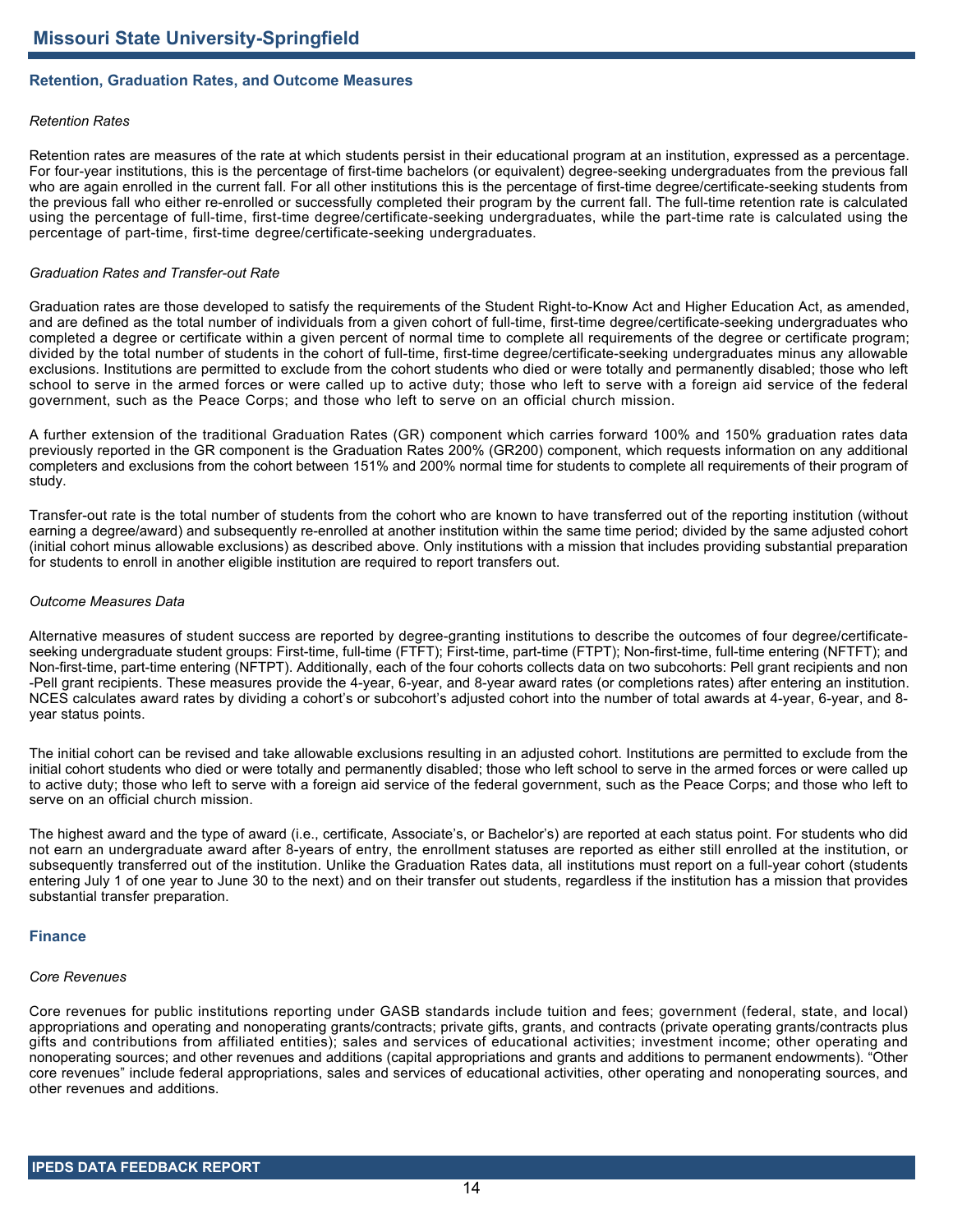Core revenues for private, not-for-profit institutions (and a small number of public institutions) reporting under FASB standards include tuition and fees; government (federal, state, and local) appropriations and grants/contracts; private gifts, grants and contracts (including contributions from affiliated entities); investment return; sales and services of educational activities; and other sources (a generated category of total revenues minus the sum of core and noncore categories on the Finance component). "Other core revenues" include government (federal, state, and local) appropriations, sales and services of educational activities, and other sources.

Core revenues for private, for-profit institutions reporting under FASB standards include tuition and fees; government (federal, state, and local) appropriations and grants/contracts; private grants/ contracts; investment income; sales and services of educational activities; and other sources (a generated category of total revenues minus the sum of core and noncore categories on the Finance component). "Other core revenues" include government (federal, state, and local) appropriations and other sources.

At degree-granting institutions, core revenues exclude revenues from auxiliary enterprises (e.g., bookstores and dormitories), hospitals, and independent operations. Non-degree-granting institutions do no report revenue from auxiliary enterprises in a separate category, and thus may include these amounts in the core revenues from other sources.

## *Core Expenses*

Core expenses include expenses for instruction, research, public service, academic support, student services, institutional support, scholarships and fellowships (GASB) or net grant aid to students (FASB) and other expenses. Core expenses exclude expenses for auxiliary enterprises, hospitals, and independent operations. "Other core expenses" is the sum of grant aid/scholarships and fellowships and other expenses.

#### *Endowment Assets*

Endowment assets, for public institutions under GASB standards, and private, not-for-profit institutions under FASB standards, include gross investments of endowment funds, term endowment funds, and funds functioning as endowment for the institution and any of its foundations and other affiliated organizations. Private, for-profit institutions under FASB do not hold or report endowment assets.

## *Salaries and Wages*

Salaries and wages for public institutions under GASB standards and private (not-for-profit and for-profit) institutions under FASB standards, include amounts paid as compensation for services to all employees regardless of the duration of service, and amounts made to or on behalf of an individual over and above that received in the form of a salary or wage.

## **Staff**

#### *FTE Staff*

The full-time-equivalent (FTE) by occupational category is calculated by summing the total number of full-time staff and adding one-third of the total number of part-time staff. Postsecondary teachers category includes instructional staff who are primarily engaged in teaching and those who do a combination of teaching, research, and/or public service. It also includes staff whose primary functions are research or public service. Instructional support occupations include archivists, curators, and museum technicians; librarians and media collections specialists; librarian technicians; student and academic affairs and other education services occupations. Other staff include staff in service occupations; sales and related occupations; office and administrative support occupations; natural resources, construction, and maintenance occupations; production, transportation and material moving occupations; and military specific occupations. Graduate assistants are not included.

#### *Equated Instructional Non-Medical Staff Salaries*

Institutions reported the number of full-time nonmedical instructional staff and their salary outlays by academic rank, gender, and the number of months worked (9-, 10-, 11-, and 12-months). Salary outlays for staff who worked 10-, 11-, and 12-months were equated to 9-months of work by multiplying the outlays reported for 10-months by 0.90, the outlays reported for 11 months by 0.818, and the outlays reported for 12 months by 0.75. The equated 10-, 11-, and 12-outlays were then added to the outlays for instructional staff that worked 9-months to generate a total 9-month equated salary outlay. The total 9-month equated outlay was then divided by total number of instructional non-medical staff to determine an equated 9-month average salary. This calculation was done for each academic rank. Salary outlays were not reported for staff that work less than 9-months and were excluded.

#### *Student-to-Faculty Ratio*

Institutions can provide their institution's student-to-faculty ratio (i.e., student-to-instructional staff) for undergraduate programs or follow the NCES guidance in calculating their student-to-faculty ratio, which is as follows: the number of FTE students (using Fall Enrollment survey